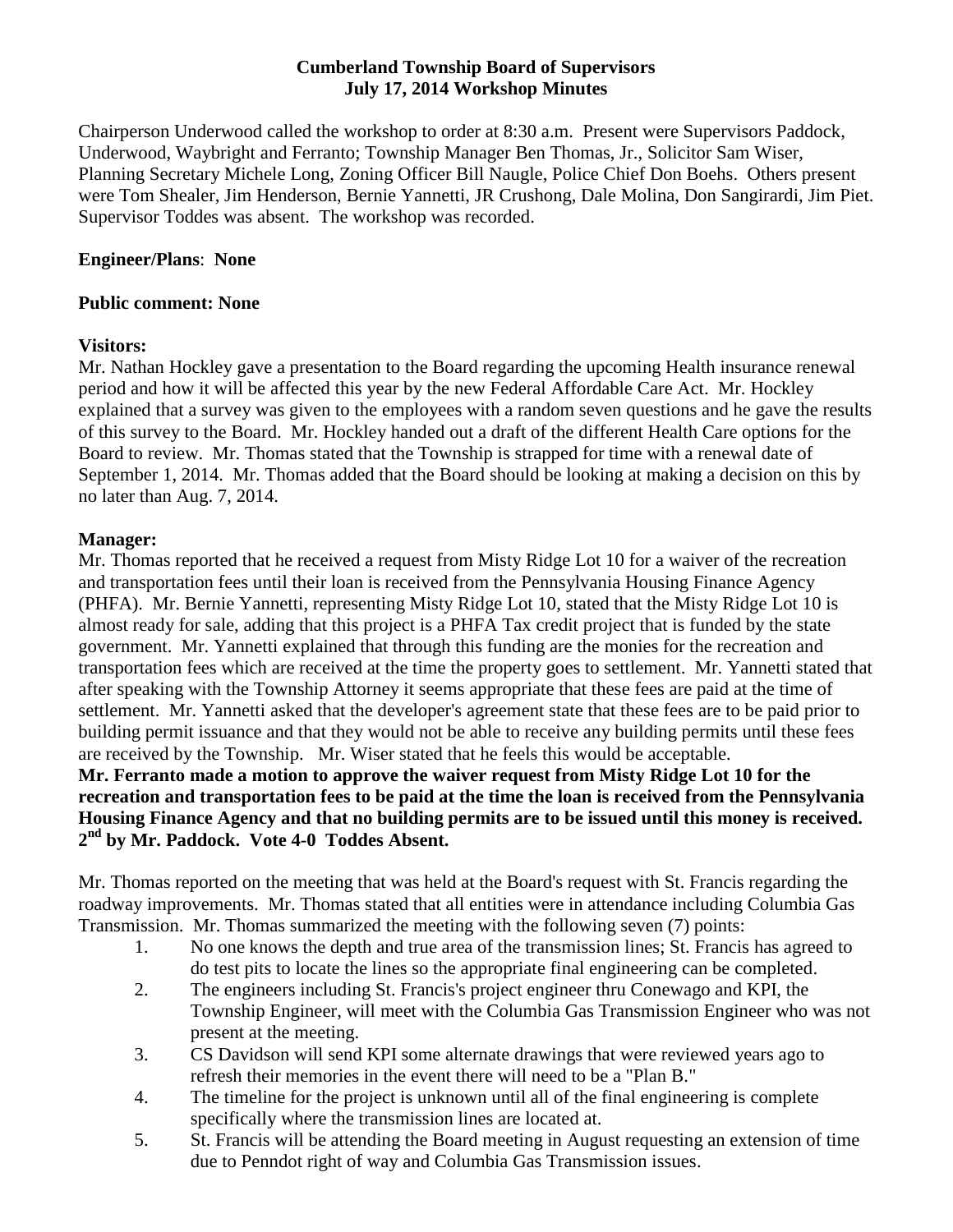- 6. The Township Road Department is working with the contractor to get the road restorations completed from the water  $\&$  sewer installations that were finished years ago.
- 7. There are pending easements between the Township and PennDot.

Mr. Yannetti made the board aware that St. Francis has done their due diligence to get this project finished but the problems with Penn Dot and Columbia Gas keeps slowing it down. Mr. Paddock questioned if Columbia Gas is considering replacement of all lines, Mr. Thomas stated he has not heard that and does not have an accurate answer at this time. Mr. Thomas stated that they would get together again as soon as possible.

Mr. Thomas reviewed the proposal from Dauphin Electric and the cost savings the Township can take advantage of from updating the current lighting in the buildings. Mr. Thomas stated with Met-Ed rebates we will be spending \$5,433.00 and the potential rebate applied for is \$5,433.00, which this will be a preapproved rebate. Mr. Thomas explained that the overall savings on the electric bill would be approximately \$200.00 a month. Mr. Thomas stated that the labor and installation costs will need to be paid by bringing in an electrical contractor to install the lights. Mr. Thomas added that all of the buildings have been inspected by a Dauphin Electric representative, the cost for the maintenance buildings will be \$10,556.00 and the utility rebate will be \$6,241.00 leaving a net cost of \$4,315.00. Mr. Thomas stated that the total estimated annual energy savings would be \$2,647.00. Mr. Thomas added that the money for this expense is currently in the budget and explained that these rebates have to be taken advantage of by Sept. 1, 2014. Mr. Paddock asked the approximate cost of the electrician. Mr. Naugle stated he would contact him and get an estimate. Mr. Thomas asked the Board for a final recommendation on Tuesday evening.

Mr. Thomas stated that the Township has received bids for the road maintenance projects and they are currently under legal review. Bids were to be for all projects but one bidder only bid on one specific project. Mr. Thomas stated that these bids will be read at Tuesday's meeting.

Mr. Thomas asked Mr. Shealer to join him at the table to give the Board a summary of what has been discussed regarding road projects. Mr. Thomas gave a timeline of the items that have been discussed for road projects since the beginning of 2014. Mr. Thomas reviewed the discussion with McMahon, the traffic engineer, who stated that the transportation impact study must be completed every ten (10) years; Mr. Thomas stated that the ten year window is closing for us in the next couple years; otherwise the current funds collected must be returned. Mr. Thomas explained that the new study can state improvement suggestions and therefore the existing funds can be kept. Mr. Thomas stated that how this money can be used is governed by state law. Mr. Thomas added that looking at the long range projects we were hoping to use these funds for the Herr's Ridge Road paving project but the prior transportation study will not allow it. Mr. Thomas explained that these funds must be used in close proximity of those developers that paid those funds. Due to these funds not being able to be used Mr. Thomas asked the Board for approval to start the planning process for the reconstruction of a portion of Herr's Ridge Road in 2015 at a estimated cost of \$750,000.00. Mr. Thomas explained that during the 2015 budget process Township will need to then decide to apply for loans or how to pay for road costs. Mr. Thomas added that the road project may be delayed until 2016 due to utility repairs. Mr. Thomas reviewed with the Board options available to pay for these road costs. Mr. Thomas asked for authorization to proceed with planning of this major road project. Mr. Paddock asked for the cost difference to just tar & chip and perform minor repairs to Herr's Ridge Road verses total reconstruction. Mr. Thomas said there will be at least three cost analysis options given to the Board for review before any decisions are made. **Mr. Ferranto made a motion to give Mr. Thomas and Mr. Shealer the authorization to plan for the** 

**Herr's Ridge Road reconstruction project.**

**2 nd by Mr. Paddock. Vote 4-0 (Toddes Absent)**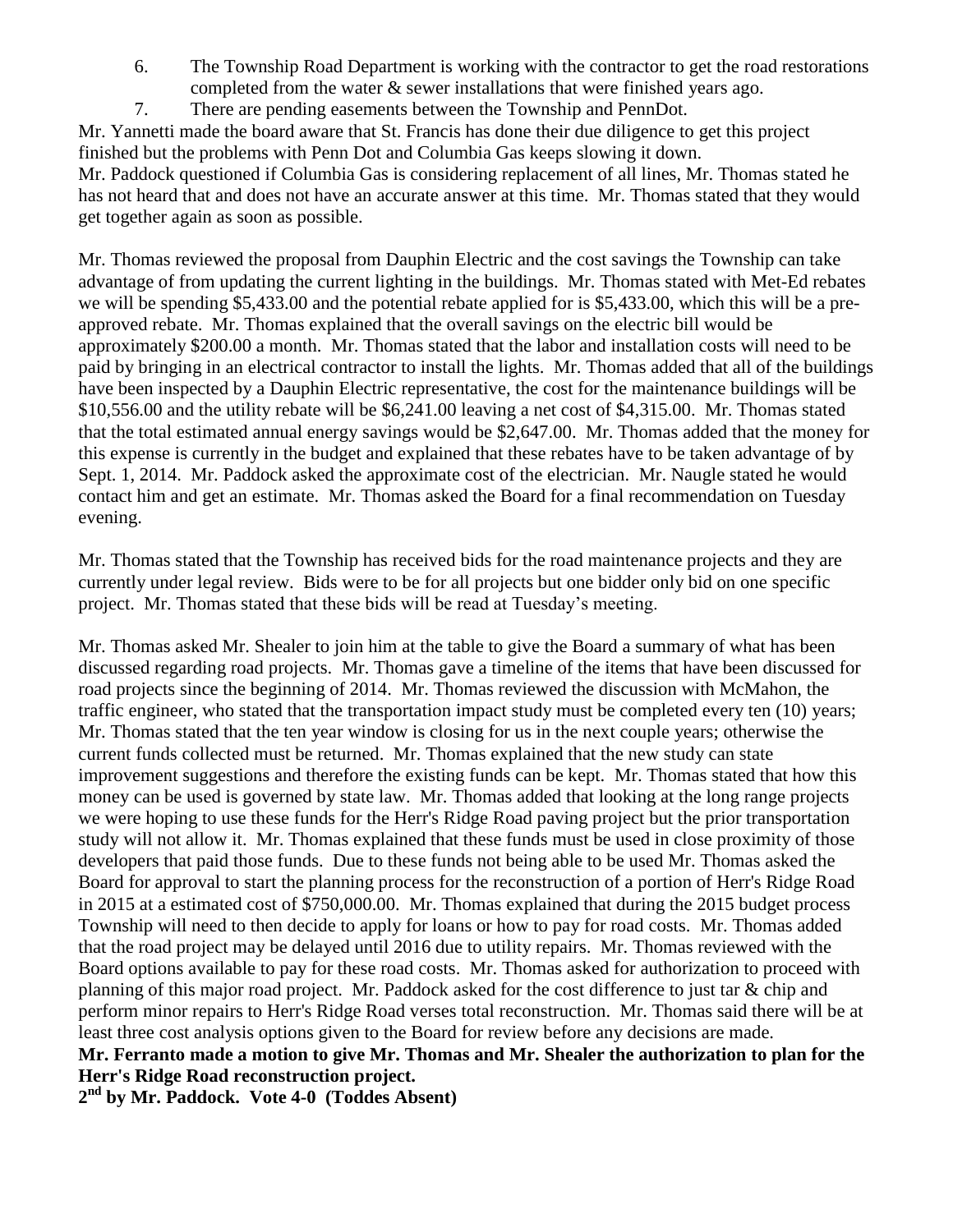Mr. Thomas spoke to the Board about the PA Costars Fuel Fleet Card Program. Mr. Thomas explained that the underground fuel tanks located here at the Township Building may not always be working properly and this would be a secondary program that would be able to be used if one of our pumps is broken. Mr. Thomas added that this fuel fleet card would be able to be used anywhere and there are no fees associated with this program.

#### **Mr. Ferranto made a motion to apply for the PA Costars Fuel Fleet program. 2 nd by Mr. Paddock. Vote 4-0 (Toddes Absent)**

#### **Solicitor:**

Mr. Wiser explained that the Board had previously seen the Draft Memorandum of Understanding which pertains to handicapped accessibility ramps in the Cumberland Village development. Mr. Wiser stated that KPI, Township Engineer, had made a recommendation to approve this MOU but there was one item to work out regarding the term of the agreement. Mr. Wiser explained that the initial term that was agreed upon was a 10 year term. Staff nor Mr. Wiser felt a ten (10) year term was necessary so it has been agreed upon to go with a five (5) year term.

# **Mr. Waybright made a motion to enter into the Memorandum of Understanding for Cumberland Village 1A, 1B & 1C with changes as stated by the solicitor.**

**2 nd by Mr. Paddock. Vote: 4-0 Toddes Absent**

### **Committee Reports:**

**Planning/Zoning** – No report

**Public Safety –** Mrs. Underwood asked about bids for the sale of the surplus police car. Mr. Thomas stated there were no bids submitted at the current time. Bid opening is August. 7, 2014

**Finance Committee –** Mr. Ferranto stated that spending is a little below budget at the 6 month mark. **Park and Rec –** No Report

#### **Personnel –** No Report

**CTA –** No Report

**COG –** Mr. Thomas stated that The Legislative Committee met for a little over an hour and stated that the priorities are at a stand down right now due to the budget not being finalized by the State. COG members will be updated at the next meeting.

**Adams County Conservation District (ACCD)** – Mrs. Underwood announced that an email came through to her regarding the storm drain project and Cumberland Township had only three storm drains listed. Mr. Shealer stated he had not been contacted regarding anything on this project. Mrs. Underwood was going to check in to this due to the Township having more than three storm drains.

**Economic Development** – Ms. Underwood stated Mr. Ferranto, Ben and herself met with Adams Co. representatives to see what may be able to be done with the Herff Jones property. Mrs. Underwood told the Board members that they have information on Local Economic Revitalization Tax Assistance (LERTA) and if this would be a possible route to take for the Herff Jones property. Ms. Underwood stated this would be not only the township but other taxing entities for consideration.

## **Mr. Ferranto made a motion to put a committee together to discuss the LERTA.**

# **2 nd by Mr. Paddock. Vote 4-0 (Toddes absent)**

**Central Adams County Joint Comprehensive Plan** – Mr. Paddock reported that there was no July meeting but will be having one for August.

**CT411** – No report